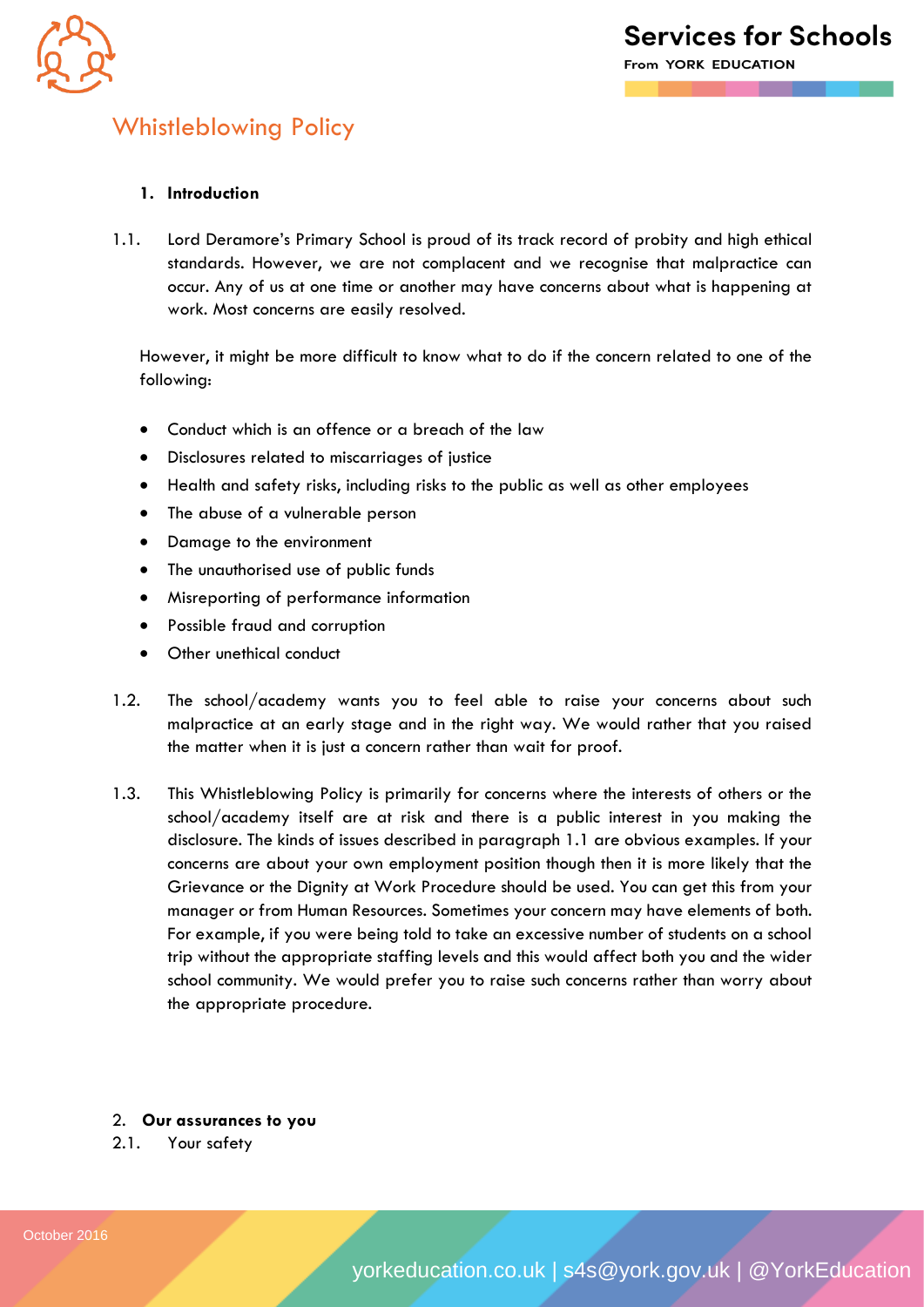

## **Services for Schools**

From YORK EDUCATION

The school/academy are committed to this policy. If you raise a genuine concern under this policy (even if it proves to be mistaken) you will not be at risk of losing your job or suffering any form of retribution as a result. Not only is the school/academy committed to this but you also have legal protection under the Public Interest Disclosure Act 1998. Of course, we do not extend this assurance to someone who maliciously raises a matter they know is untrue. If you make an allegation, frivolously or for personal gain, disciplinary action may be taken against you.

#### 2.2. Your confidence

We will not tolerate the harassment or victimisation of anyone raising a genuine concern. Disciplinary action may be taken against those who victimise a person reporting a concern. A whistleblower may have the right to sue anyone involved in such conduct and the school/academy could be held liable if it has not taken all reasonable steps to prevent the victimisation.

We hope that you will feel able to raise concerns openly as this will make it much easier to resolve any issues. We also know that others may well try to deduce the source of any complaint. However, we recognise that you may nonetheless want to raise a concern in confidence under this policy. If you ask us to protect your identity by keeping your confidence, we will not normally disclose it without your consent. If the situation arises where we are not able to resolve the concern without revealing your identity (for instance because your evidence is needed in court) we will discuss with you whether and how we can proceed. Despite your request for confidentiality, there may be circumstances therefore, where the school/academy must disclose your identity.

#### 2.3. Anonymous complaints

Remember that if you do not tell us who you are, it will be much more difficult for us to look into the matter or to protect your position or to give you feedback. Accordingly, while we will consider anonymous reports, this policy is not well suited to concerns raised anonymously.

#### **3. How we will handle the matter**

- 3.1. Once you have told us of your concern, we will look into it to assess initially what action should be taken. This may involve an internal inquiry or a more formal investigation. We will tell you who is handling the matter, how you can contact them and whether your further assistance may be needed. If you request it, we will write to you summarising your concern and setting out how we propose to handle it.
- 3.2. When you raise your concern you may be asked how you think the matter might best be resolved. If you do have any personal interest in the matter, we ask that you tell us at the outset. If your concern falls more properly within another policy, we will tell you.
- 3.3. While the purpose of this policy is to enable us to investigate possible malpractice and take appropriate steps to deal with it, we will give you as much feedback as we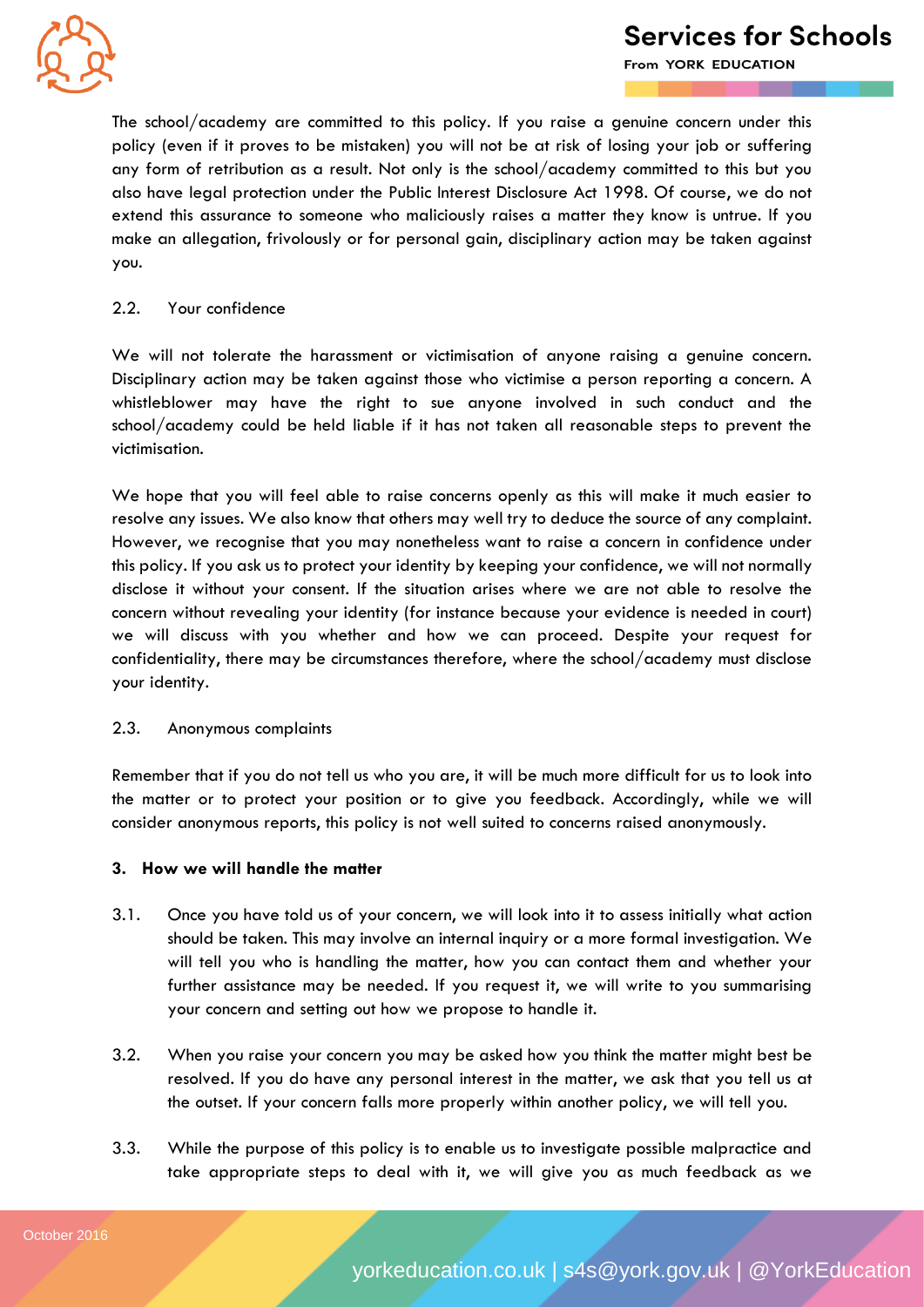

From YORK EDUCATION

properly can. If requested, we will confirm our response to you in writing. Please note, however, that we may not be able to tell you the precise action we take where this would infringe a duty of confidence owed by us to someone else.

#### 4. **How to raise a concern**

- 4.1. Concerns may be raised orally or in writing. Whether a written or oral report is made, it is important that relevant information is provided covering:
	- Your name and a contact point. As referred to above, it will be more difficult for the school/academy to pursue issues if concerns have been expressed anonymously.
	- The background and history of the concern, giving relevant dates and names and positions of those who may have contributed to your concern.
	- The reason why you are particularly concerned about this situation.
- 4.2. You may invite your trade union, professional association representative or a friend to be present during any meetings or interviews in connection with the concerns you have raised.

#### 5. **How to report a concern internally**

#### 5.1. Step One

If you have a concern about malpractice, we hope you will feel able to raise it first with your line manager, head of department, headteacher *or* chair of governors, although the director of Children's Services or his Assistant Directors would be alternative contacts for you.

5.2. The person receiving your disclosure will consider the nature of your concerns and decide on the most appropriate course of action.

#### 5.3. Step Two

If you feel unable to raise the matter with somebody within the school/academy or the director of Children's Services, for whatever reason, or if you remain concerned having done so, please raise the matter with the Head of Internal Audit. As Internal Audit operates at arms' length from the Council as part of a separate company, Veritau, you can be assured that the Head of Internal Audit will act independently. Alternatively, you can contact either the director of Customer and Business Support Services or the Monitoring Officer. In addition, there is a confidential telephone number (01904 552935) operated by Veritau. It is answered during office hours by one of their fraud investigators and messages can be left at all other times.

## **6. How to report a concern externally**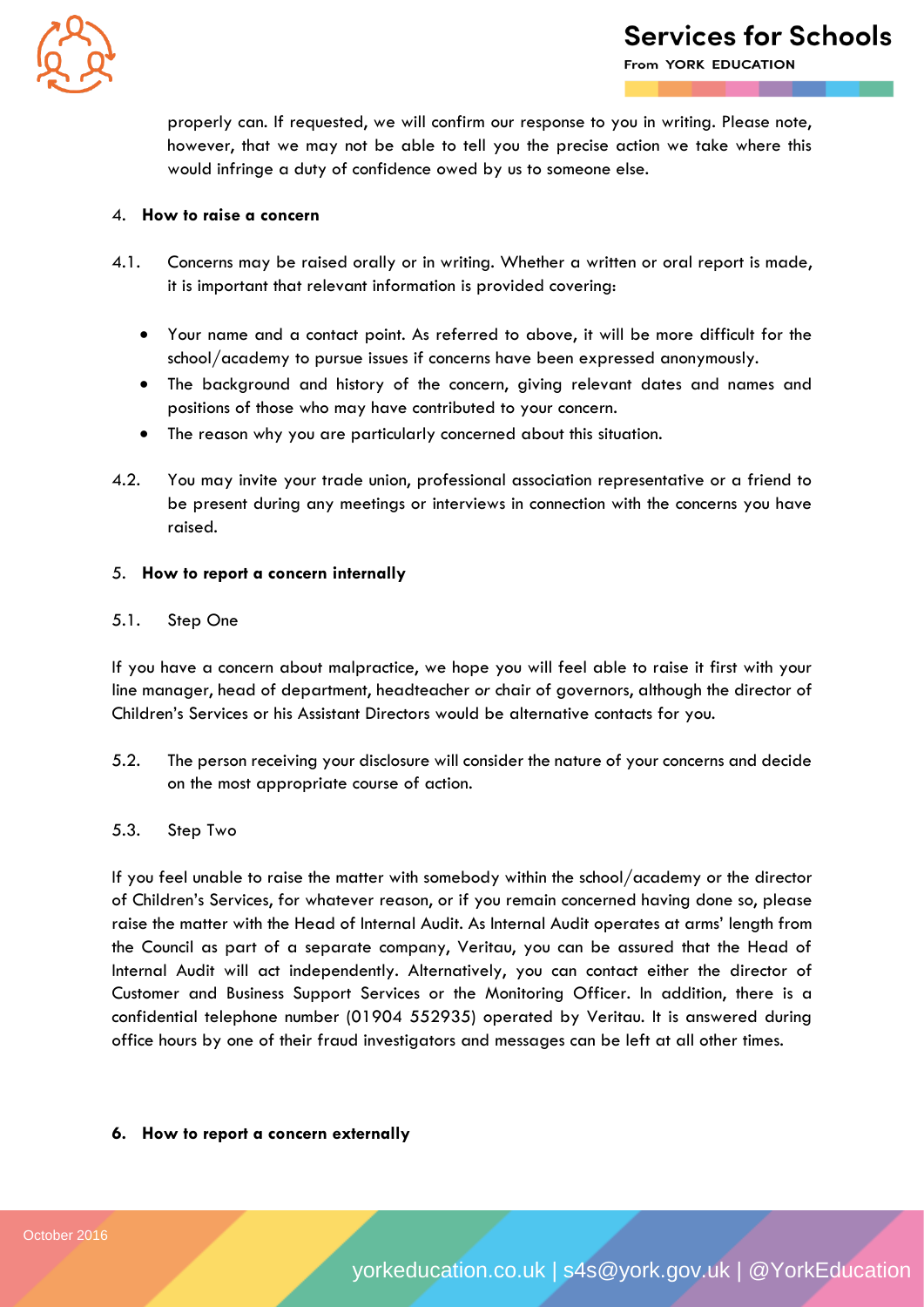

# **Services for Schools**

From YORK EDUCATION

6.1. While we hope this policy gives you the reassurance you need to raise matters internally, we would rather you raised a matter with the appropriate regulator than not at all. Provided you have a genuine concern and are acting in the public interest you can also contact:

Audit Commission for England and Wales Tel 020 7828 1212 www.audit.commision.gov.uk

Public interest disclosure line 0303 444 8346 Care Quality Commission whistleblowing helpline 03000 616161

Health and Safety Executive Tel 0300 0031647 [www.hse.gov.uk](http://www.hse.gov.uk/)

Public Concern at Work Tel 020 7404 6609 [www.pcaw.co.uk](http://www.pcaw.co.uk/)

**Ofsted** Tel: 0300 123 3155 E-mail: mailto:whistleblowing@ofsted.gov.uk [www.ofsted.gov.uk](http://www.ofsted.gov.uk/)

## **7. Independent advice**

- 7.1. If you are unsure whether to use this policy or you want independent advice at any stage, you may contact:
	- If applicable, your union.
	- The independent charity Public Concern at Work on 020 7404 6609.Their lawyers can give you free confidential advice at any stage about how to raise a concern about serious malpractice at work.

## **8. Scope of policy**

- 8.1. The Policy applies to all employees of the school/academy and other people working for the school/academy such as agency staff and consultants. School governors may also raise concerns through this policy.
- 8.2. It is possible that contractors who work for the school/academy may come across matters which cause them concern and which relate to the actions of the school/academy or its employees. Contractors are invited to follow the procedures set out in this policy and are assured that they will not suffer any form of retribution for having raised a genuine concern, even if it proves to be unfounded. It may be that an employee of a contractor has concerns relating to its employer's actions while engaged on school/academy